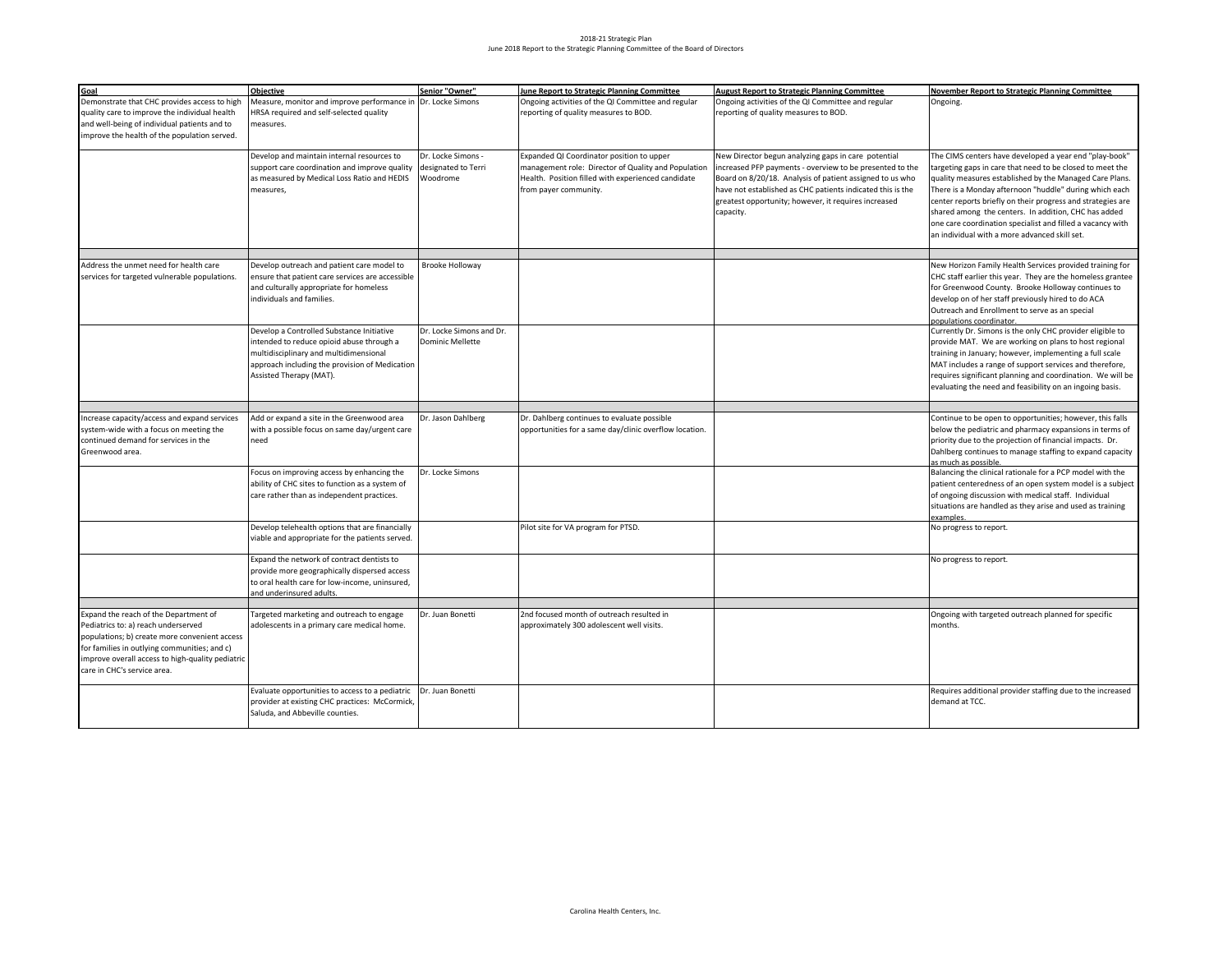## 2018-21 Strategic Plan June 2018 Report to the Strategic Planning Committee of the Board of Directors

|                                                                                                                                            | Expand pediatrics to a new site that serves<br>Abbeville/Anderson county corridor.                                               | Paul Grogan            |                                                                                                                                                          | We are evaluating a different course of action in response<br>to the increased demand at The Children's Center being<br>driven by increased births at SRH and MCO requirements<br>for well child visits. Under consideration is expansion the<br>physical capacity at TCC to house at least one additional<br>pediatric provider, additional support an enabling staff,<br>and ideally - a small pharmacy outlet. We believe there is<br>sufficient square footage, though it is not configured or<br>being used in the most effective manner. To that end, we<br>have retained a consulting firm that specializes in practice<br>design and patient flow to conduct an assessment of the<br>space and provide us with recommendations for<br>optimizing the space to accommodate our short term<br>needs as well as long term expansion. |
|--------------------------------------------------------------------------------------------------------------------------------------------|----------------------------------------------------------------------------------------------------------------------------------|------------------------|----------------------------------------------------------------------------------------------------------------------------------------------------------|-------------------------------------------------------------------------------------------------------------------------------------------------------------------------------------------------------------------------------------------------------------------------------------------------------------------------------------------------------------------------------------------------------------------------------------------------------------------------------------------------------------------------------------------------------------------------------------------------------------------------------------------------------------------------------------------------------------------------------------------------------------------------------------------------------------------------------------------|
|                                                                                                                                            |                                                                                                                                  |                        |                                                                                                                                                          | Unexpectedly, we have been made aware of a 3rd year<br>pediatric resident who is scheduled to interview with<br>another Greenwood practice - assumedly with SRH. We<br>have had an initial telephone interview and are piggy-<br>backing a face to face interview and tour of TCC onto his<br>already scheduled trip to Greenwood.                                                                                                                                                                                                                                                                                                                                                                                                                                                                                                        |
|                                                                                                                                            |                                                                                                                                  |                        |                                                                                                                                                          |                                                                                                                                                                                                                                                                                                                                                                                                                                                                                                                                                                                                                                                                                                                                                                                                                                           |
| Expand access and enhance quality through the<br>continued growth of Carolina Community<br>Pharmacy and the CHC Department of<br>Pharmacy. | Integrate pharmacy services into the primary<br>care medical home to achieve optimal clinical<br>benefit.                        | Dr. Dominic Mellette   | Contingent upon adequate staffing - 1st interview<br>conducted.                                                                                          | Have hired additional Pharm.D.                                                                                                                                                                                                                                                                                                                                                                                                                                                                                                                                                                                                                                                                                                                                                                                                            |
|                                                                                                                                            | Develop third commercial pharmacy site in<br>Clinton.                                                                            | Paul Grogan            | Due diligence on property underway. GHS/Laurens<br>County Hospital has expressed interest in a<br>collaborative site development project.                | Currently in holding pattern. See below.                                                                                                                                                                                                                                                                                                                                                                                                                                                                                                                                                                                                                                                                                                                                                                                                  |
|                                                                                                                                            | Evaluate contract pharmacy options and<br>implement contract arrangements with<br>strategically selected partners.               | Paul Grogan            | First contract initiated and currently being<br>implemented. Have engaged Atria - a third party<br>administrator - to conduct our independent audit with | Contract arrangement with Curant is performing as hoped<br>and we are meeting with three additional Third P{arty<br>Administrators to assess additional contract opportunities.                                                                                                                                                                                                                                                                                                                                                                                                                                                                                                                                                                                                                                                           |
|                                                                                                                                            |                                                                                                                                  |                        | the goal of evaluating the possibility of using them to<br>develop and administer additional contract pharmacy<br>agreements.                            | Goal is to generate revenue through contract<br>arrangements that will support the expansion of our in-<br>house and clinical programs.                                                                                                                                                                                                                                                                                                                                                                                                                                                                                                                                                                                                                                                                                                   |
|                                                                                                                                            |                                                                                                                                  |                        |                                                                                                                                                          |                                                                                                                                                                                                                                                                                                                                                                                                                                                                                                                                                                                                                                                                                                                                                                                                                                           |
| Expand access to behavioral health services to<br>address the barriers that are preventing CHC<br>patients from receiving needed services  | Address critical need for behavioral health<br>counselor for LC4/Hometown Pediatrics.                                            | Sue Veer               | Position filled.                                                                                                                                         | Feedback from LC4 and HTP is positive.                                                                                                                                                                                                                                                                                                                                                                                                                                                                                                                                                                                                                                                                                                                                                                                                    |
|                                                                                                                                            | Explore options in addition to partnership with Sue Veer<br>Beckman Center to maintain and expand<br>behavioral health services. |                        | All approved position filled and continuing to discuss<br>enhanced service options with the Beckman Center as<br>those emerge.                           | Interviews for current vacancy at TCC have been<br>disappointing. A candidate has been identified; however,<br>she has ver little experience and TCC leadership are<br>concerned that she will not be able to handle the volume<br>or complexity of need. They have proposed we hire three<br>part-time counselors to job share one FT in-house<br>ounselor position                                                                                                                                                                                                                                                                                                                                                                                                                                                                      |
|                                                                                                                                            |                                                                                                                                  |                        |                                                                                                                                                          |                                                                                                                                                                                                                                                                                                                                                                                                                                                                                                                                                                                                                                                                                                                                                                                                                                           |
| Enhance patient and family support services.                                                                                               | Develop a proposal for a pilot peer support<br>group and/or peer support counseling model.                                       | <b>Brooke Holloway</b> |                                                                                                                                                          | No progress to report.                                                                                                                                                                                                                                                                                                                                                                                                                                                                                                                                                                                                                                                                                                                                                                                                                    |
|                                                                                                                                            | Develop and pilot a Family Advisory Council in<br>conjunction with pediatric medical home<br>model.                              | <b>Brooke Holloway</b> |                                                                                                                                                          | No progress to report.                                                                                                                                                                                                                                                                                                                                                                                                                                                                                                                                                                                                                                                                                                                                                                                                                    |
|                                                                                                                                            |                                                                                                                                  | Paul Grogan            |                                                                                                                                                          |                                                                                                                                                                                                                                                                                                                                                                                                                                                                                                                                                                                                                                                                                                                                                                                                                                           |